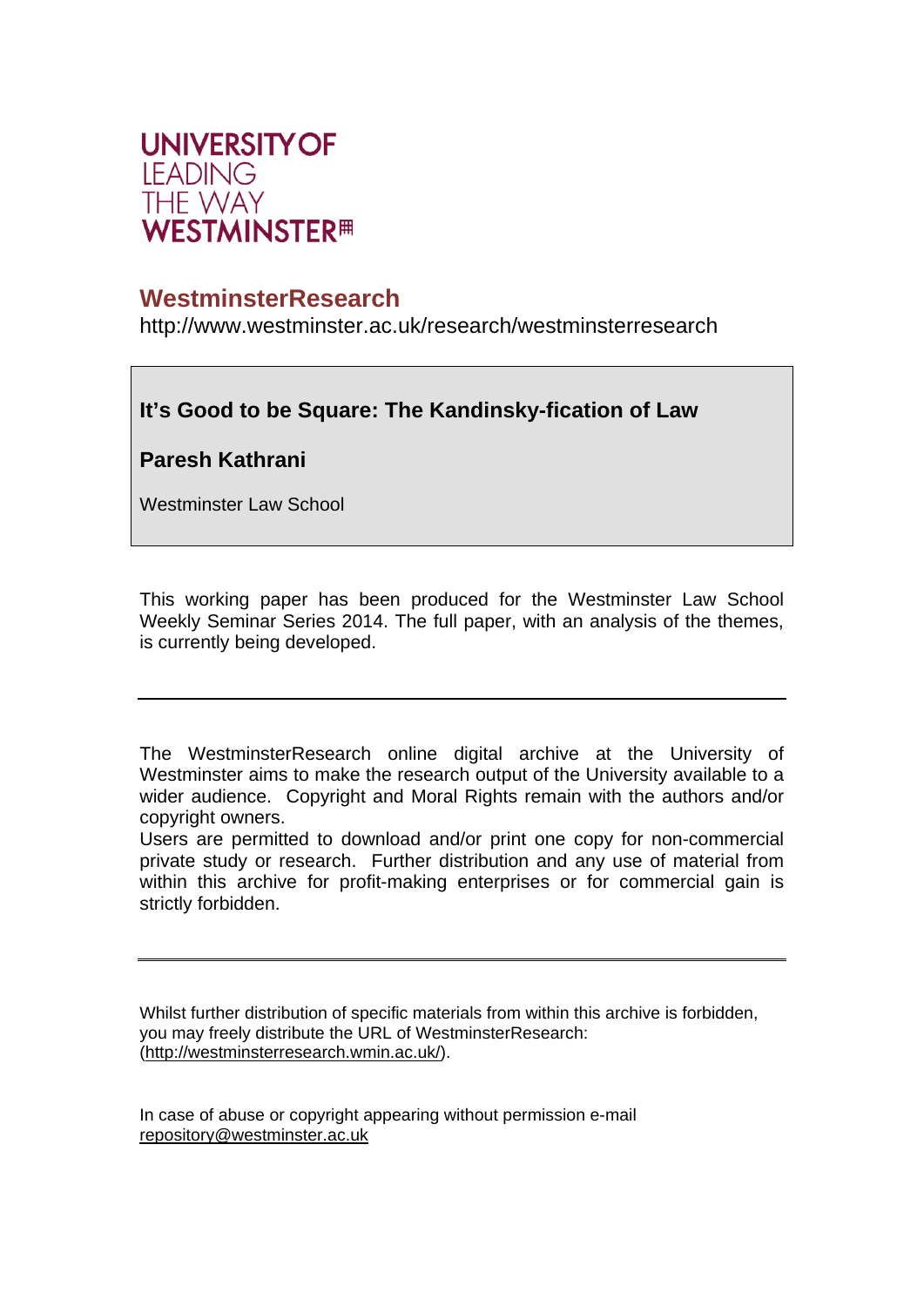## **It's Good to be Square: The Kandinsky-fication of Law (Working Paper) <sup>1</sup>**

# **Paresh Kathrani 2**

*"If he thought, or may have thought, that in throwing the child he was exposing him to only the slight risk of being injured, then you would probably readily conclude that he did not intend to cause serious injury, because it was outside his contemplation that he would be seriously injured. But the defence say here that he never thought about the consequence at all when he threw the child. He did not give it a moment's thought. Again, if that is right, or may be right, you may readily conclude that he did not appreciate that serious harm would result. It follows from that, if that is how you find, that you cannot infer that he intended to do Karl really serious harm unless you are sure that serious harm was a virtual certainty from what he was doing and he appreciated that that was the case." (R v Woollin) <sup>3</sup>*

## **1. Introduction: A Focus on Words**

This working paper is about legal pedagogy. It considers one approach that is often taken to the study of law. This method focuses on legal terms in abstract. Important concepts such as '*foresight'*, '*reasonableness'* and '*proximity'* are often defined and focussed on in and of themselves, without reference to their various vibrations or stratums. As such, when these terms are applied to facts or considered in essays, the analysis is often not as detailed or deep as it could be if there were an absorption in the wider sounds of the concepts. Silence sometimes abounds, when there ought to be noise.

The case of *R v Woollin* provides a useful illustration. In this case, the House of Lords had to consider if the defendant, who had thrown his three-year-old son against a solid surface, had intended to kill or cause him serious injury. The Law Lords identified that intention in criminal law was not just limited to the defendant's

<u>.</u>

<sup>&</sup>lt;sup>1</sup> This working paper has been produced for the Westminster Law School Weekly Seminar Series 2014. The full paper, with an analysis of the themes, is currently being developed.

 $2$  Senior Lecturer in Law, Westminster Law School, University of Westminster, London, United Kingdom; p.kathrani@westminster.ac.uk

<sup>3</sup> [1998] UKHL 28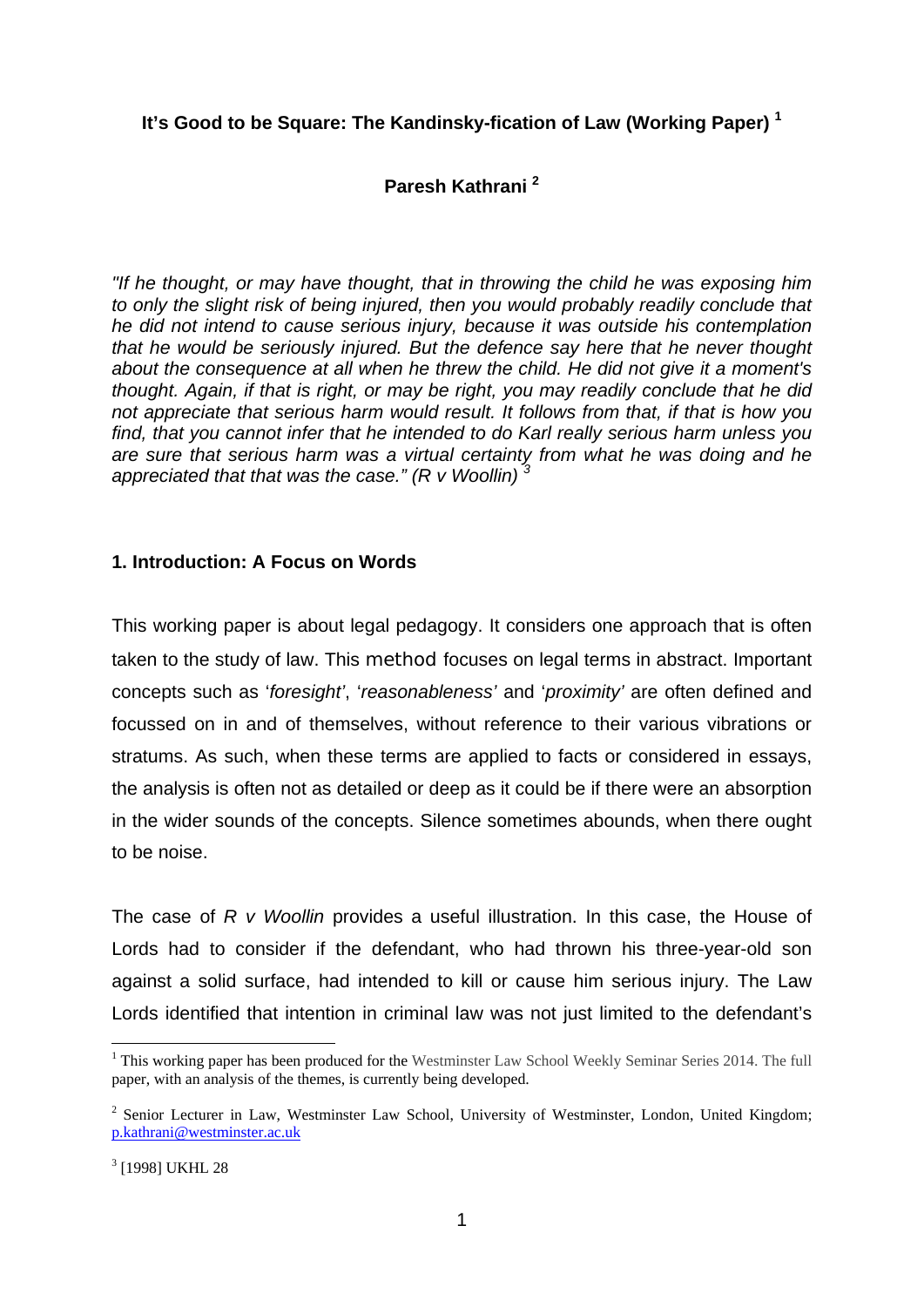primary aim, but could also exist when a particular outcome was a virtually certain consequence of the defendant pursuing his primary aim *and the defendant appreciated that.* This test, otherwise known as '*oblique intention*', constitutes one of the two legal tests for the mens rea of intention in English criminal law, the other one being 'direct intent'. As the definition of oblique intention in Woollin, the leading case, states, it is based, inter alia, on *an appreciation* of the risk. This imports the requirement that the defendant must have had some foresight of risk, which in turn can be related to the importance that criminal law attaches to the notions of agency and blame.<sup>4</sup> The issue of whether a given defendant had an *appreciation or foresight of risk* requires one to put himself or herself in the position of the defendant. It necessitates a consideration of a multitude of different factors, including the characteristics of the defendant, his mood around the time of the offence, the circumstances in which he found himself and also his reactions to them. As such, the application of the concept of '*appreciation or foresight of risk*' is a composite one that takes in a complexity of many factors. However, going back to what was mentioned above, the concept of 'an appreciation or foresight' of risk has often been approached by some students in and of itself. The focus has every so often been on what do the words '*appreciation'*, '*foresight'* and '*risk' mean per se,* devoid of context. This has on many occasions led to a narrow application of the law.

### **2. Ontology and an Argument for Emotive Feelings**

Looking at new ways to study law is important, especially in terms of formative assessment. <sup>5</sup> This paper posits that, ontologically, there should be no difference between how law students discuss situations outside of the law school environment and within. There is sometimes a tendency to perceive the law school as a closed system that is removed from other systems in their lifeworld. However, one of the bases of this paper is that these systems are, essentially, one ontological continuum. For example, arguably, at home, law students have been involved in disagreements. This will have involved the defence of some position. These positions will naturally

<sup>&</sup>lt;sup>4</sup> See Section 8 of the Criminal Justice Act 1967 on subjectivity

<sup>5</sup> Feliú, Vicenç, and Helen Frazer. "Outcomes assessment and legal research pedagogy." *Legal Reference Services Quarterly* 31.2 (2012) p. 188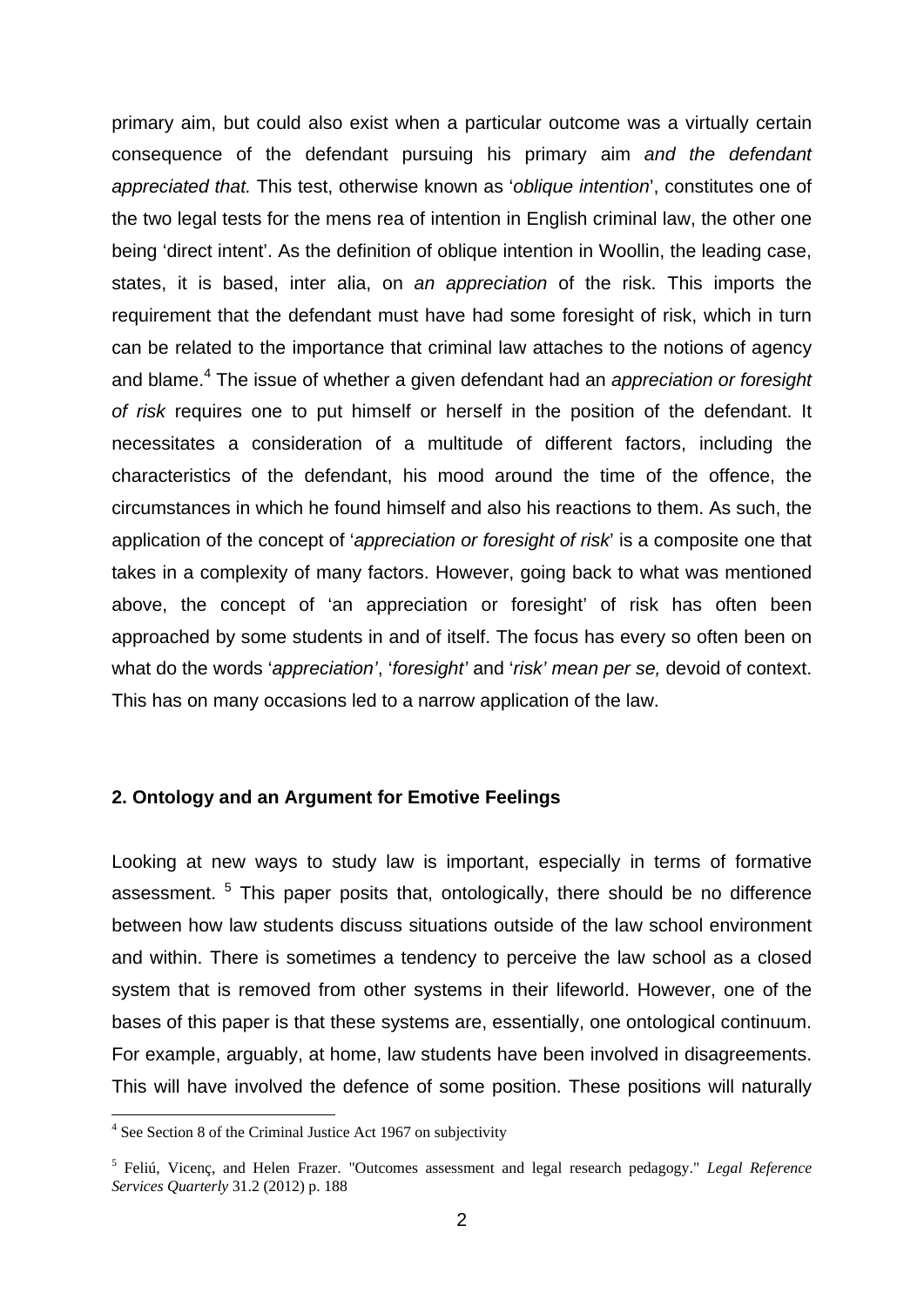rest on concepts, such as 'right', 'fair' and 'wrong'. In the course of these arguments, the conscious focus will not be on the meaning of these concepts, but on creating a persuasive web out of the many different milieus that substantiate those concepts in their favour. One of the arguments of this paper is that law students should take the same, contextual and persuasive approach to their law studies, as opposed to the heavy emphasis on words in themselves.

This leads onto another argument of this paper. As mentioned, the primary assertion that is being made is that, ontologically, there should be no difference between how law students look at contentions issues outside of law school and within. Both call for a wider, contextual consideration of concepts. However, complex existential boundaries often arise (but certainly not in all cases). Students sometimes see themselves as different beings in law schools and on the outside. This raises the question as to why. One reason that will be postulated by the final paper is linked to emotions. It is posited that when a student, or indeed, anyone, is asked to defend a position *outside of the law school environment* then it is *emotive feelings* that propels them to fervently consider and bring in the many wider contexts – the moral, the social, the economic, the political etc – that supports *their* application of the concepts. It is *their own* personal investment *in the position being defended* that draws them away from the essential *vicinity of the concepts* to look further afield in support of their argument. That is not to say that some students do not get passionate about the law! But naturally law students differ. As Deborah Zalesne and David Nadvorney, for example, identify in their work on 'academic intelligence' and '*othering'*, students have different intelligences and will approach the study of law in many complex ways. <sup>6</sup> For this reason, some students may strongly focus on a *need to understand the law* - as opposed to the many *impulses that underlie* the application of the law - and this may leads to a heavy reliance on just the words. This can also arise because of a misunderstanding with the taxonomy of legal education.<sup>7</sup> Taxonomies generally arise when competencies are linked and classified according to objectives. It is, of course, important to identify learning outcomes on the basis of

<sup>&</sup>lt;sup>6</sup> Zalesne, Deborah, and David Nadvorney. "Why Don't They Get It: Academic Intelligence and the Under-Prepared Student as Other." *J. Legal Educ.* 61 (2011): p.265

<sup>&</sup>lt;sup>7</sup> For an interesting discussion on the growing taxonomy of legal education, see Feliú Op cit. p. 189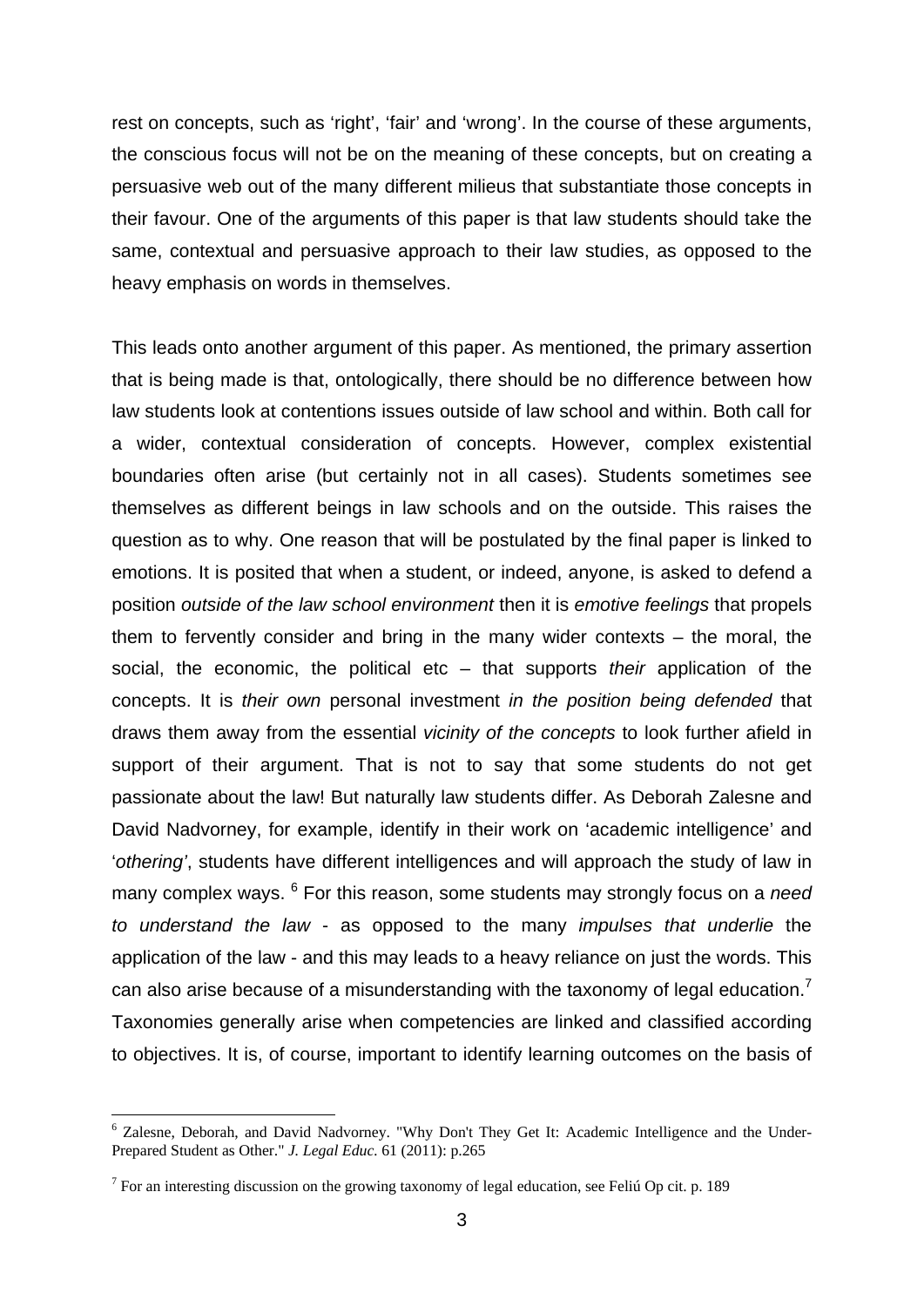which curricula can be designed. But some students may focus heavily on the words that constitute the learning outcomes, as opposed to their application.

## **3. The Concreteness of Words in Contrast to Art**

For this reason, this paper essentially posits that stimulating a *greater emotive attachment* to the law may foster a stronger contextual grasp. There is, of course, nothing novel in that! Every law lecturer endeavours to deliver a motivating and thought-provoking class. However, the full paper will contend that *art theory,* and in particular some of the artist, Wassily Kandinsky's, ideas, could constitute an *effective pedagogic starting point* in the study of law.

In furtherance of this, the full paper will develop and expand upon the notion of the *concreteness of words.* On a very broad level, words, of course, have a number of meanings. For example, the one word '*morality'* can be taken from a number of different viewpoints, including the consequential and deontological. Words change their meaning when they are added to other words, and even more so when different contexts are added. In short, words and the combination thereof are complex. This is something that will be explored in the larger work. There are obviously a multitude of other layers and nuances associated with words that will be looked at in the course of developing a larger paper, including 'alterity', and words' social, cultural and literary aspects, amongst others.

It is arguable that these semantic and literary gradations of words naturally provide some ground to encourage the emotive feelings that may facilitate the even deeper contextual analysis of legal concepts. That is, of course, true. However, in time, this paper will develop the claim that despite the many distinctions of words, they still *remain bound* by some *meaning -* and this may in some cases impede the emotive feeling needed to encourage that greater contextual analysis.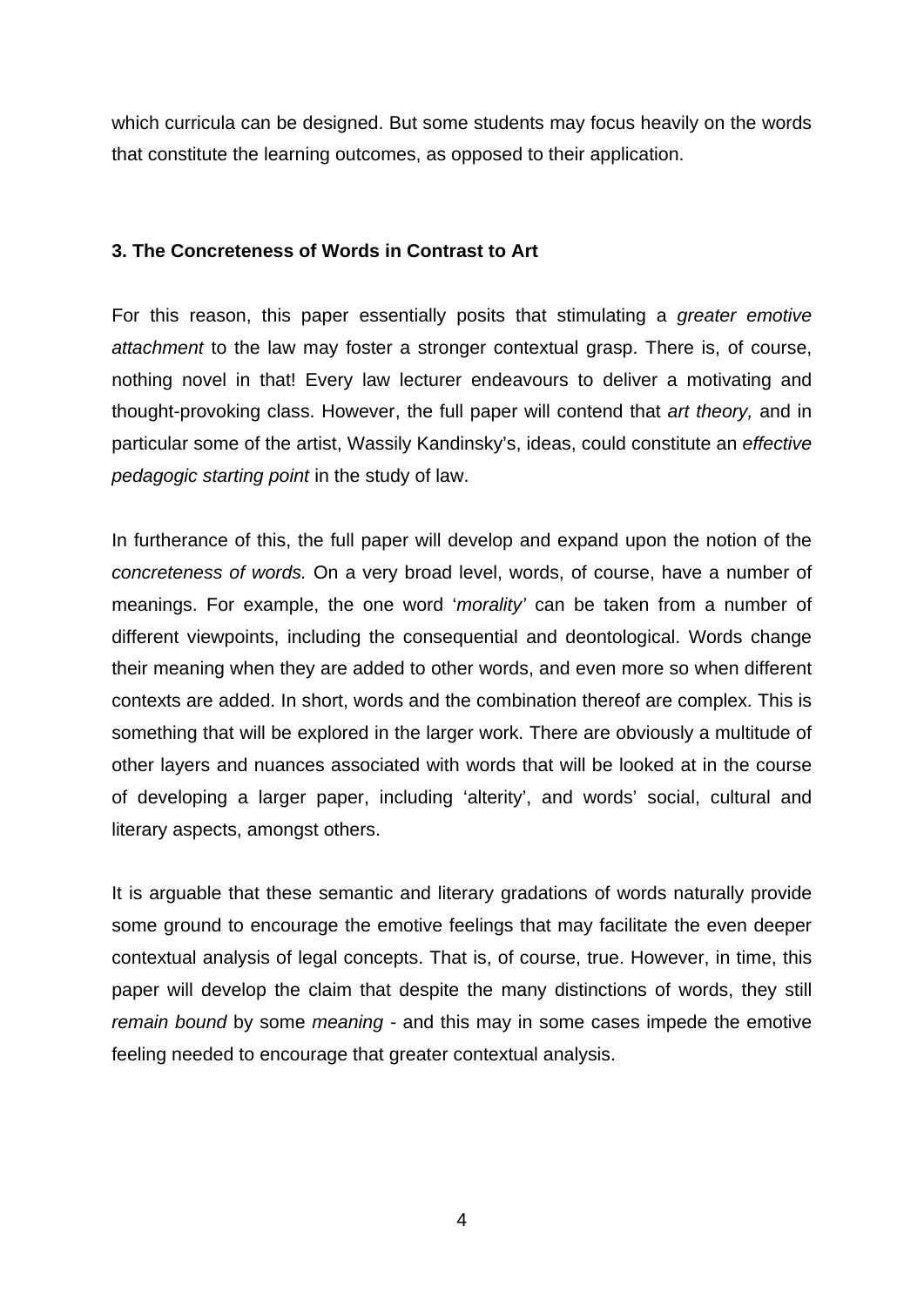So why *art?* Art is the fulcrum around which the full paper will ultimately turn. For this reason, a strong and original pedagogic framework of art is being developed.  $8$ However, in brief, the idea of art that is currently being looked at postulates that art is any sensational configuration whose **sovereignty of meaning,** by definition, resides elsewhere. <sup>9</sup> One may have a cup of coffee on their table. Its drinker will perceive its lines, its shapes, and its handles as a receptacle for carrying coffee. They will most probably not even give it a second thought. While they remain unconscious of its essence per se it sits there - quietly. They then notice it; that it is round and they ask themselves why and conclude that it's most probably because it's conducive to drinking. At this point, it is not art. It is instrumental because the drinker lays claim to meaning. It is only when and if the drinker concedes that sovereignty of its meaning **must** rest with the originator and with the originator alone is it on it's road to becoming art. Thus, art is a meaningful yet elusive search for meaning. For the artist, art is ownership and individuality.  $10$  That is why this paper puts forward art as a pedagogic starting point. Art is different to words. Words sit within the structure of a lexicon. They often bind the writer or speaker. That is not to belittle words as a form of art. There have, of course, been countless awe-inspiring pieces of writing and plays, amongst other things, that have taken human feelings to many different, emotional levels. However, it is suggested that what made these '*words'* art was that the reader or listener could not claim any ownership over their meaning as it lay elsewhere. Can this, and more relevantly, should this apply to the study of law?

On one level, it can be argued that law should not be compared to art. This is because while the ambiguity of meaning is the very raison d'etre of art, the exactness of words is the bread and butter of law. The very industry of law is confirming words that can then be applied to resolve legal disputes. It would be

<sup>&</sup>lt;sup>8</sup> As Richard Shusterman rightly identifies, it has been difficult to provide a definition of art: Shusterman, Richard "Pragmatic Ethics, Living, Beauty, Rethinking Art", Lanham, Rowman and Littlefield, (2000), p.34

<sup>&</sup>lt;sup>9</sup> This can be very broadly related to what Theodor Adorno says in 'Aesthetic Theory', 'Artworks detach themselves from the empirical world and call forth another world': Adorno, Theodor W. "Aesthetic Theory", London, Athlone Press, (1997) p. 1

 $10$  Although a much wider aesthetic analysis will be undertaken for the final paper, for a good overall critique of art's autonomy see: Scrutton, Roger, "Art and Imagination: A Study in the Philosophy of Mind", South Bend, St Augustine's Press, (1998)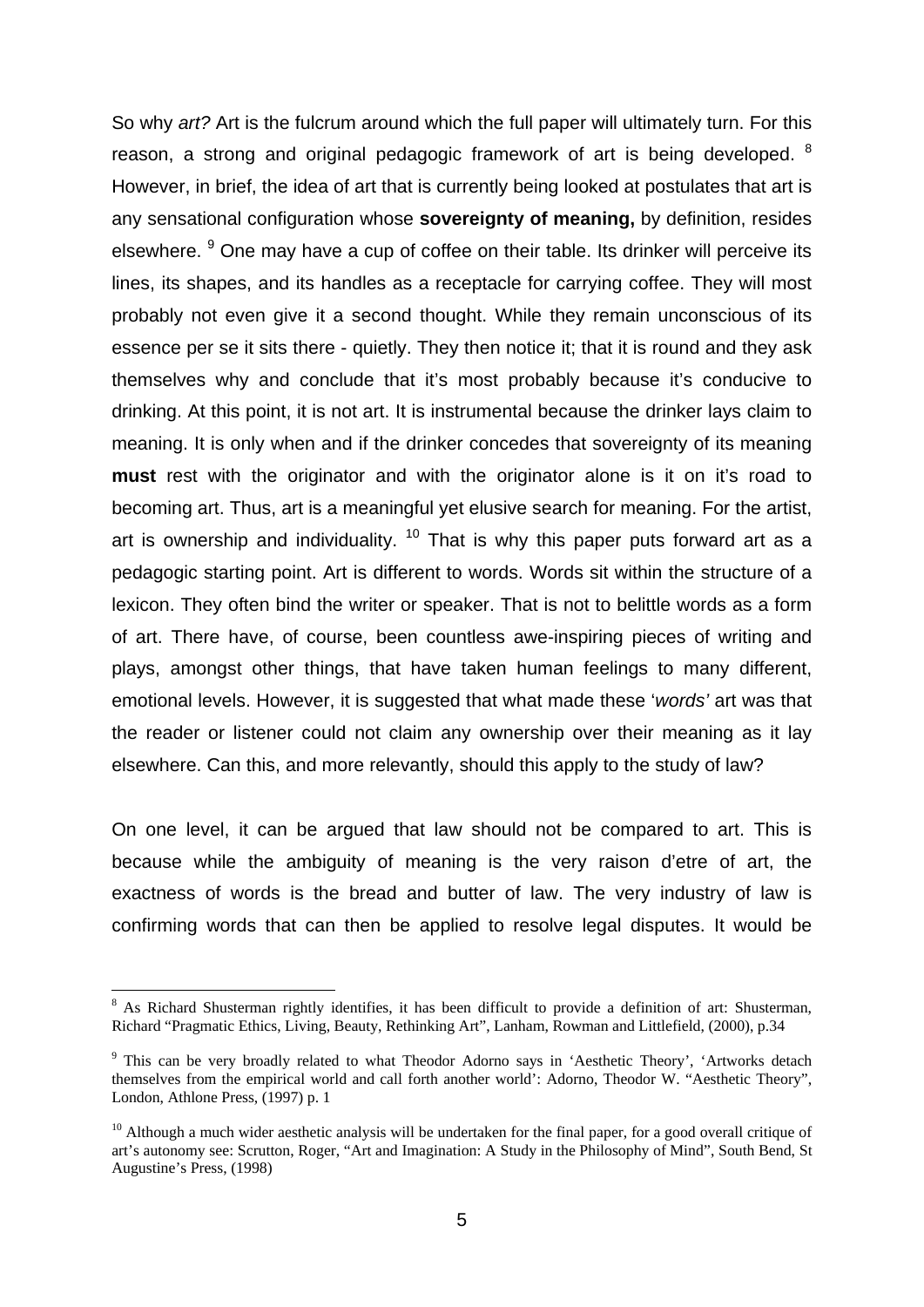paradoxical if such words were open to different, subjective meanings as this would then prolong, as opposed to settle cases.

However, legal concepts are never as stagnant as that. They are always contextual. For example, if one were to take the legal concept of 'appreciation of risk' per se from R v Woollin it would require one to be cognisant of a number of wider nuances. Indeed, learning outcomes in law often talk about the need to understand the law in its wider contexts and this is an essential skill in working with the law.  $11$  However, as discussed, some law students cling tenaciously to words. Rather than venture out and explore law's many diverse, contextual contours they prefer to stick closely to its literal interpretations. It is for this reason that the full paper will contend, as argued above, that the very empowerment that art affords is an effective means to motivate students to explore the contours of law.

The notion that students can explore the law with reference to art is not original. However, what the eventual paper will further argue is that *Kandinsky's ideas on 'the spiritual in art'* 12 can form the basis of a pedagogic approach to law. As discussed above, there is an ontological divide between how some students apply concepts within the law school and outside that environment. This paper posits that in some cases, although not necessarily all, this can be explained with reference to emotional attachments. As students feel more emotively connected to the use of concepts outside the law school environment, they feel much more positive taking their meanings for granted and, indeed, using their different connotations and nuances. They also spend more time and often take more care exploring the different perspectives and contexts that engage those concepts. That's not to say that emotions are necessarily the direct reasons. However, there is often resonance and confidence that comes with making something one's own. For this reason, the end paper will argue that *Kandinsky's 'spiritual in art'* can be used as a means to enable

<sup>11</sup> Lynch, Mary A. "Evaluation of Ten Concerns about Using Outcomes in Legal Education, An." *Wm. Mitchell L. Rev.* 38 (2011): p.987

 $12$  See Kandinsky, Wassily "Concerning the Spiritual in Art", New York, Dover, (2000)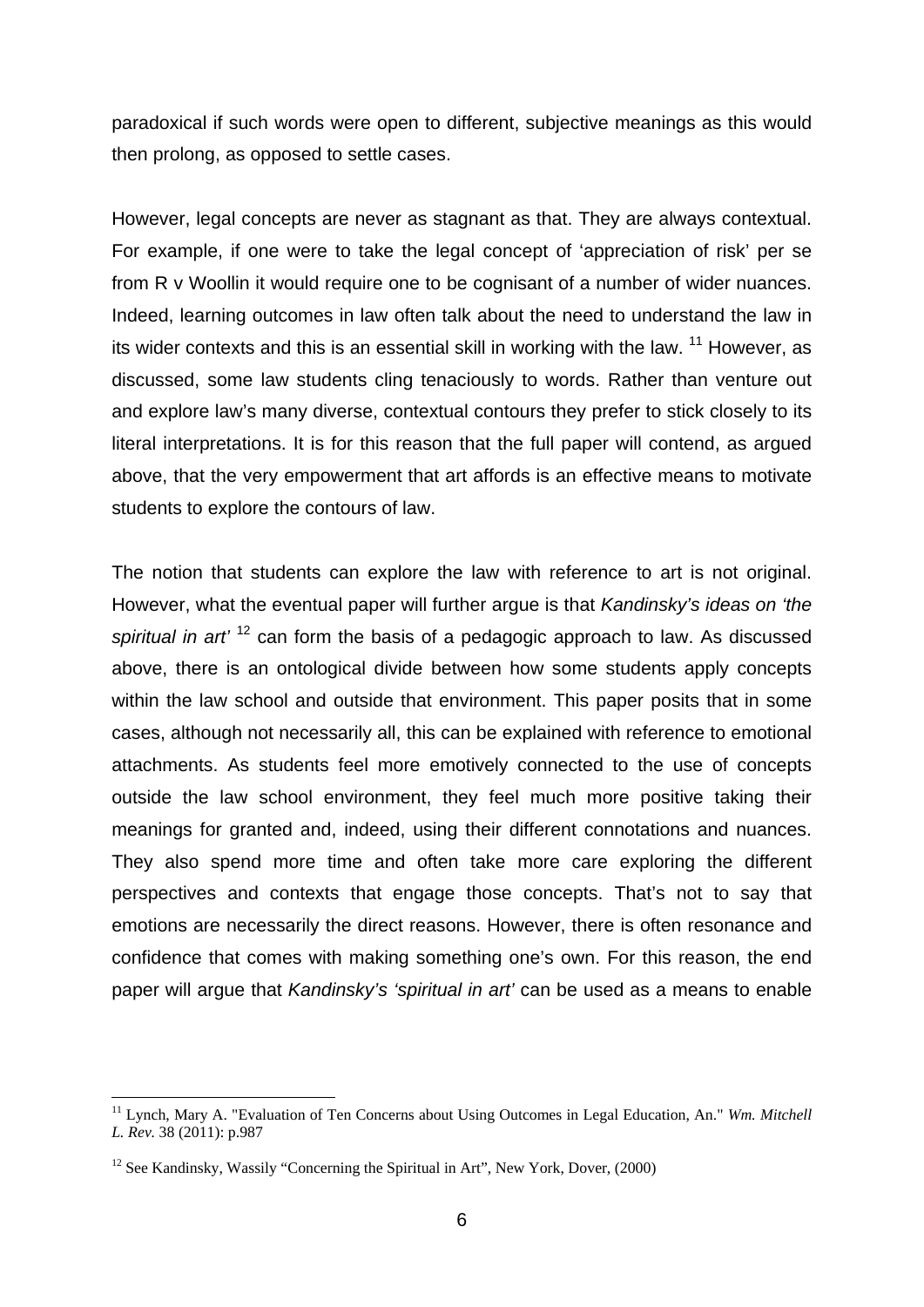students to invest *themselves* in the law through art. 13 It is this *personal investment* that will enable them take ownership and explore concepts. Rather than being bound by the concreteness of words, their conversion of the law into art and the ownership that this entails will stimulate them into looking at the complex nature of concepts beyond just a literal approach to words. The following *Kandinsky-fication of law* will explain why.

## **4. Kandinsky's Spirit**

1

A more forensic and systematic examination of Kandinsky's work and ideas will form the basis of the larger paper. His art was mainly of an abstract nature. His later work did not always directly represent actual phenomena in the world. A symphony of points, lines, shapes and colours on a plane were used, which were often difficult decipher to begin with. What did Kandinsky mean by these images?

For Kandinsky, art was about spirit. A simple point, or mark on a canvas, was both silent and spoke at the same time because it did not necessarily represent anything in particular but was the language through which the artist could convey themselves. For example, they could move the point to make a line if they sensed movement. They could make it a horizontal line if they wanted to convey stillness, or a vertical line for anticipation. Diagonals represented a union of the two. Depending on how they felt, different forces could act upon their lines turning them into angles or curves – and shapes and space could also be used to display sensation. The width of lines, for example, could be used to represent sound.<sup>14</sup> Here, it is important to note that *synaesthesia* was a crucial part of Kandinsky's art. '*Synaesthesia'* suggests a resonance in one sensation could trigger one in another. For instance, if one heard a sound then this may be perceived as a colour: colour played a crucial role in Kandinsky's work, particularly from a synesthetic perspective. This also tied into the general framework of Kandinsky's work. It was the way in which *all the senses*,

<sup>&</sup>lt;sup>13</sup> This can also be linked to what Patricia Easteal says about 'andragogy' and wider learning: Easteal, Patricia. "Teaching about the Nexus between Law and Society: From Pedagogy to Andragogy." *Legal Educ. Rev.* 18 (2008): p.164

<sup>&</sup>lt;sup>14</sup> Kandinsky, "Point and Line to Plane." New York, Dover (1979), p. 57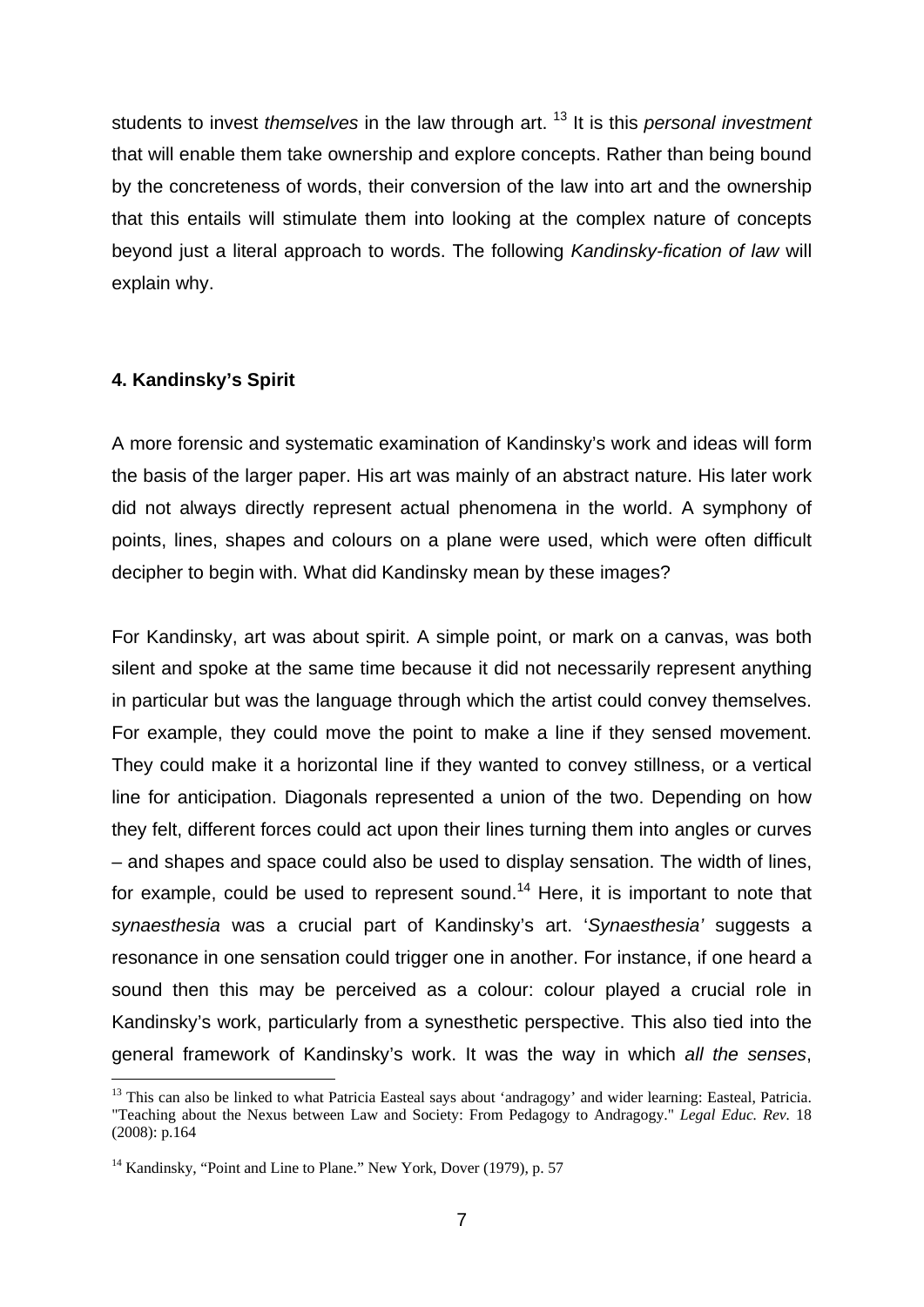especially, for Kandinsky, sound and music, came together to propel points, lines, shapes and colour on a *living plane* that was important (but there is certainly more to Kandinsky that just this).

A more closer, detailed look at Kandinsky's work and ideas will be undertaken in the full paper. However, a survey of the artist's writing and work certainly shows that he felt that art was very much indicative of spirit. The notion of '*the spirit*' in Kandinsky's work, particularly his reference *to the soul*, does have specific theosophic qualities. For example, Vincent Tomas compares Kandinsky's synaesthesia to deeper, spiritual vibrations. <sup>15</sup> However, what the full paper will argue is that Kandinsky's own wider pedagogic theory – he was a member of the Bauhaus art school – can be used to encourage a greater contextual understanding of law by motivating students to take ownership of the analysis of law. <sup>16</sup>

### **5. Drawing a Legal-Kandinsky**

1

A detailed method will be provided in the final paper. However, by way of theorising its outlines here, if one were to take the test for oblique intention in R v Woollin above, namely:

*"…you cannot infer that he intended to do Karl really serious harm unless you are sure that serious harm was a virtual certainty from what he was doing and he appreciated that that was the case."* 

Having been given some background on Kandinsky, student's would be, first and foremost, asked to sketch this test as a piece of art. Here, rather than focusing on the words such as '*appreciation'*, '*foresight'* and '*risk'* per se, they would be encouraged to draw how *they feel* about the words as a piece of art. Being a piece of art, they would not be bound by meaning. Using Kandinsky, they would just draw to

<sup>15</sup> Tomas, Vincent. "Kandinsky's theory of painting." *The British Journal of Aesthetics* 9.1 (1969): p.23

<sup>16</sup> On Kandinsky's pedagogy at the Bauhaus, see Poling, Clark V. "Kandinsky's Teaching at the Bauhaus." *New York, Rizzoli* (1986), p.107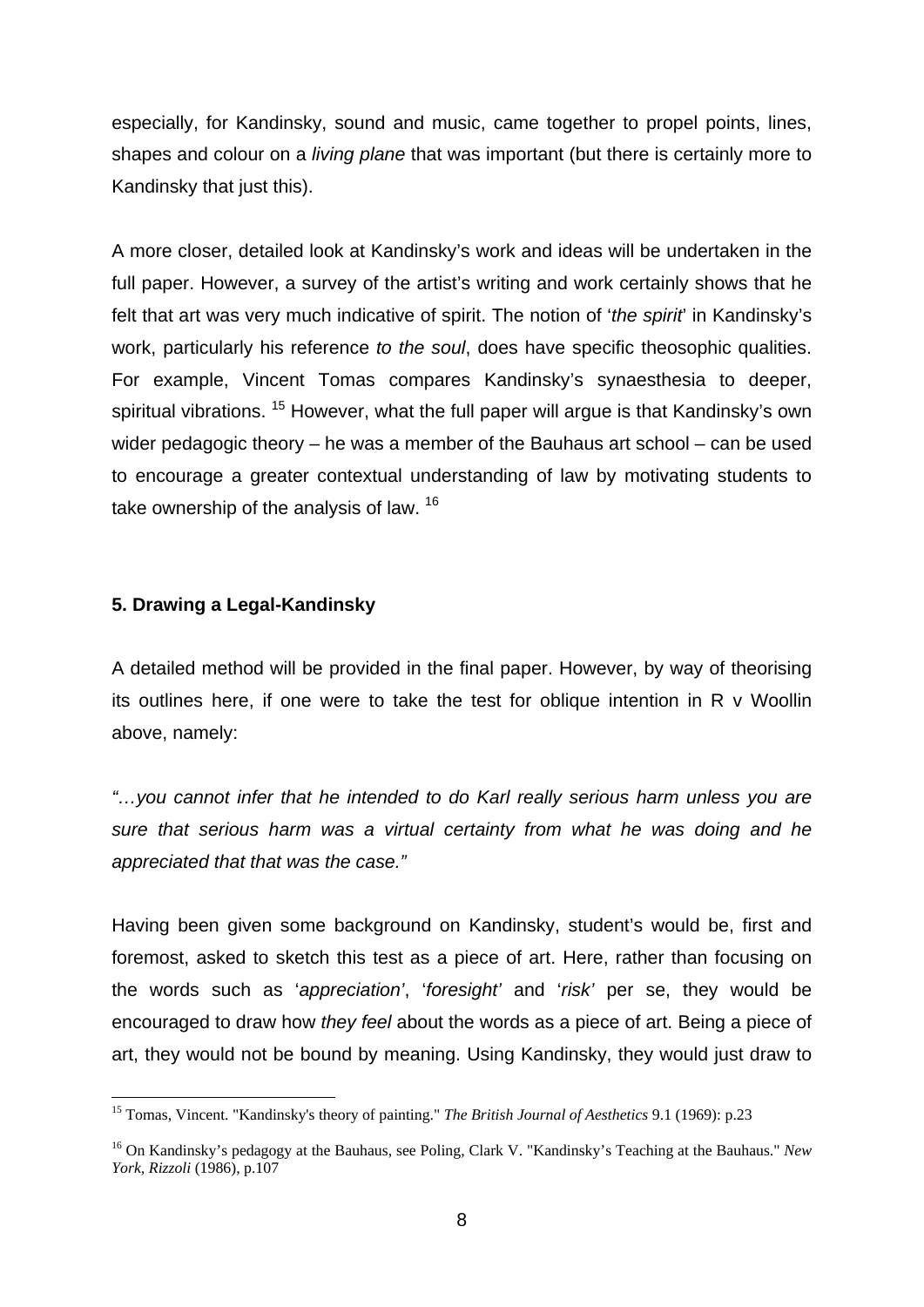how they feel about the test. They would claim sovereignty. Here, wider sounds and notions of justice may come in. The personal investment that comes with a piece of art may encourage them to look at the nuances of the law that they may otherwise not do if they were just focusing on the words.

For instance, the '*you'* in R v Woollin could be represented by a horizontal line:

The word '*Inference'* by a diagonal line conveying '*possibility*:



The consequence of '*serious harm*' could be a circle with no end and beginning, signifying the complexity of harm:

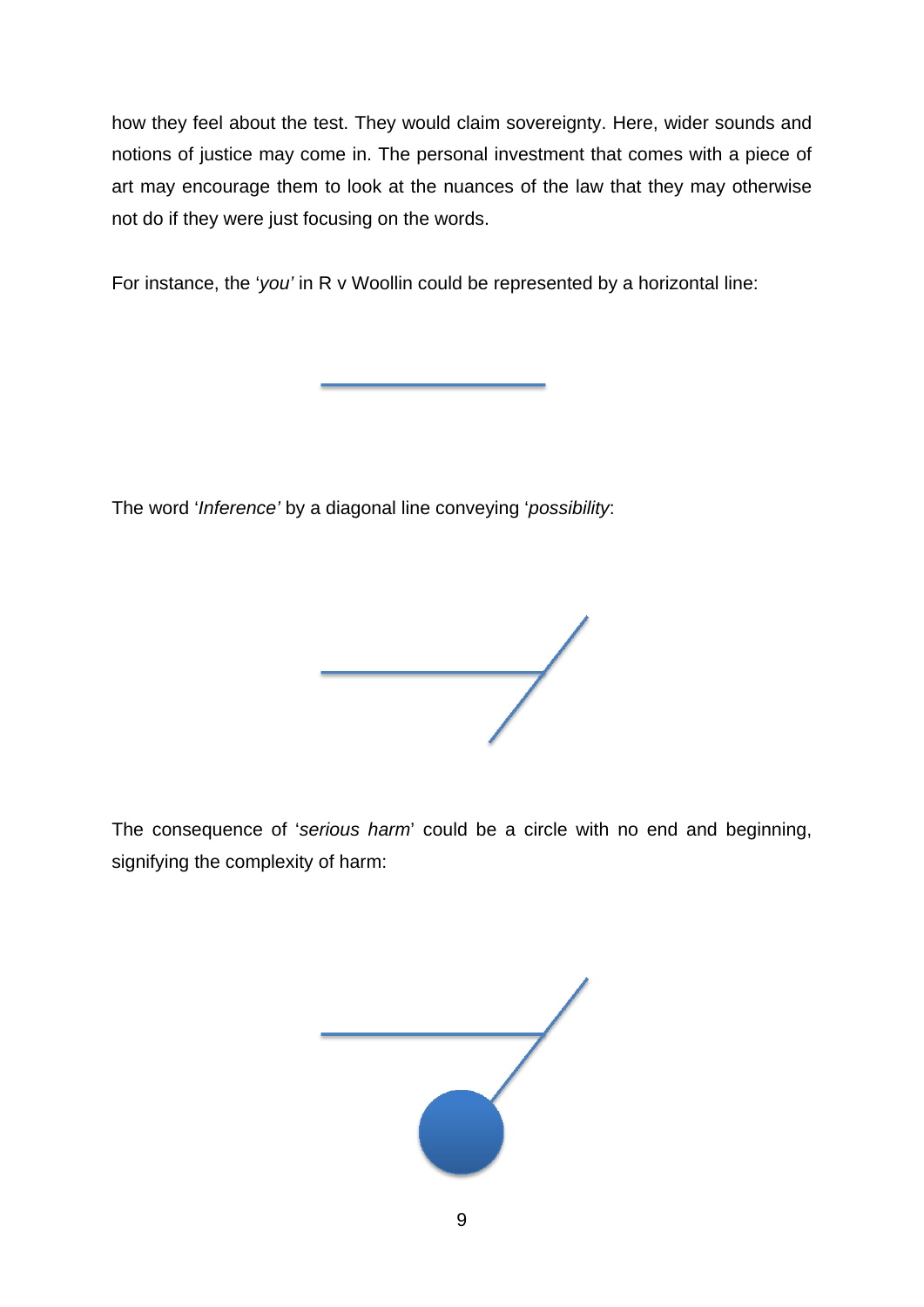The notion that oblique intention is based on whether that serious harm was '*virtually certain*' could be shown by a wavy line representing the many forces that contribute to certainty; and



The requirement that the *'defendant also appreciated that risk was virtual certain'* could possibly be depicted by numerous diagonal lines:

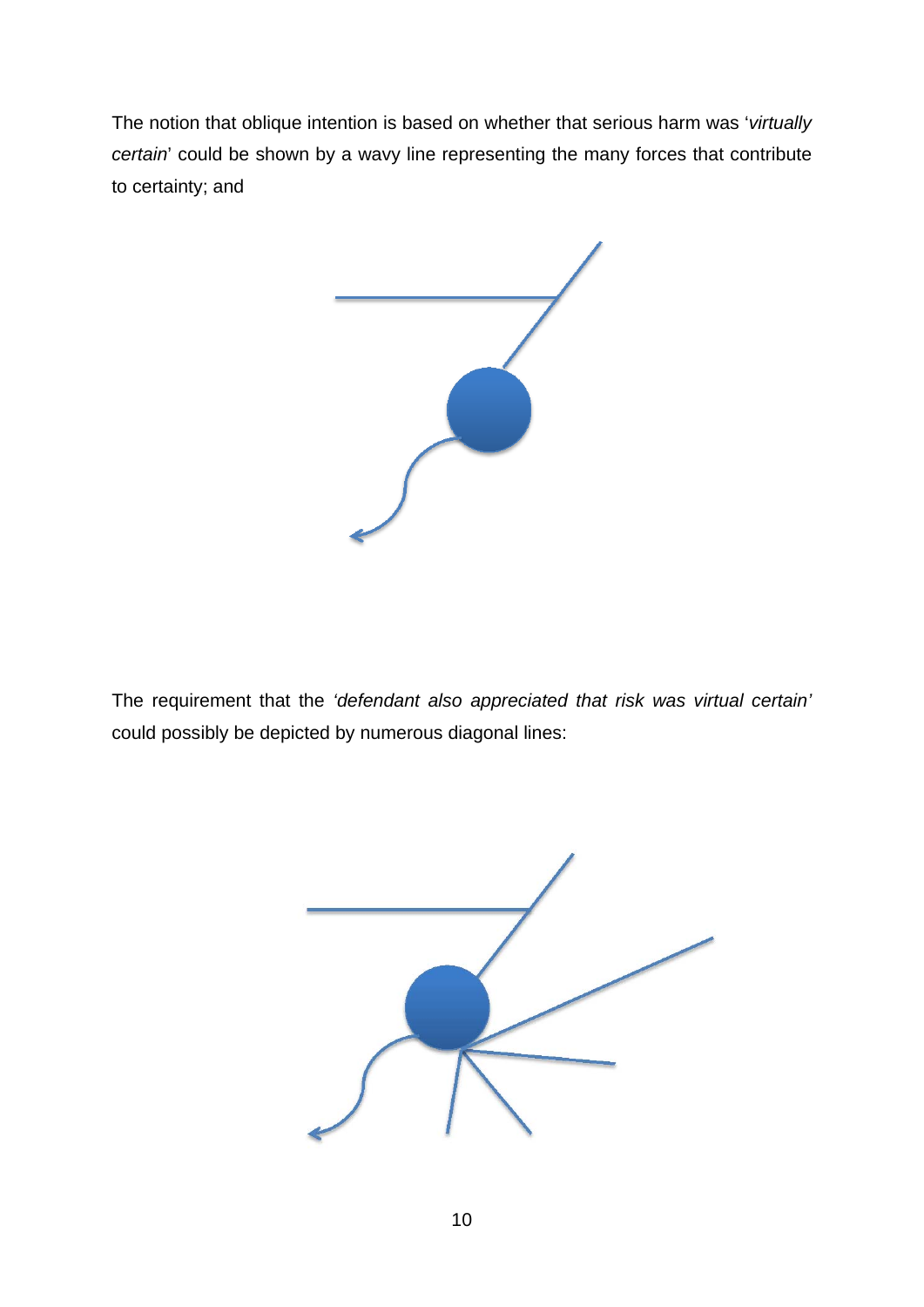Colour could also be added to suggest feeling or emotion: for example, *red* to represent 'serious injury', *green* on the flexibility of 'virtual certainty' and a *white* plane imbuing all with justice:



### **6. Conclusion: The Piano and Sounds of Justice**

1

These pieces of art may then have legal resonance and meaning for students. In this way, students could use creations of art as a starting point to tackle and take in different legal concepts.<sup>17</sup> The very freedom and sovereignty of meaning in the being of art may facilitate this, whereas often the concreteness of words may not. <sup>18</sup> That is the basis on which this paper posits that *art theory* provides an effective, *pedagogic* starting point in studying law. Students in law schools begin their legal education with

<sup>&</sup>lt;sup>17</sup> This can be related to 'visual learning': DeGroff, Eric A. "Training Tomorrow's Lawyers: What Empirical Research Can Tell Us About the Effect of Law School Pedagogy on Law Student Learning Styles." (2012). P.252

<sup>18</sup> As Kandinsky himself said, *'There is no must in art because art is always free.'* Quoted in Tomas Op cit. p.32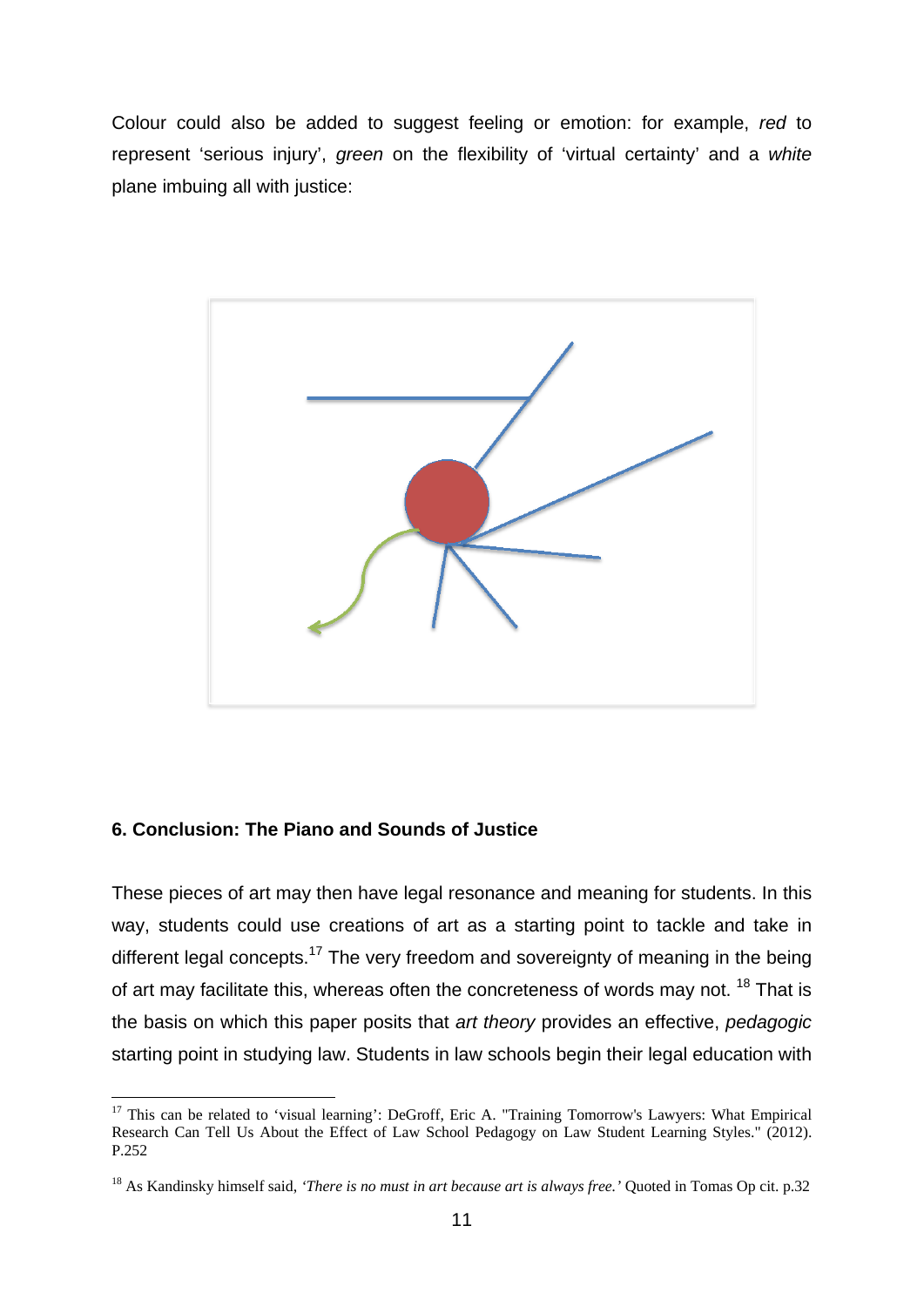words. They enthusiastically tackle those words with great fervour and this often means they take a rich approach to the law. Many students maintain this energy and as such do extremely well. However, sometimes, the concreteness of words and a misconstruction of SMART learning outcomes<sup>19</sup> disrupts this flow and students begin to focus more *on the meaning of words*, as opposed to their deeper contextual application. It is argued that using art as a pedagogic tool may assuage this.

Moreover, this paper argues that *Kandinsky's ideas* are one approach to this as it enables students to fully engage with their emotive feelings in understanding the law. Kandinsky believed that when artists perceived the world their soul vibrated. These vibrations could then be drawn as points, lines and colours on a plane. In this way, art was a manifestation of how the world moved their soul. It encapsulated their spirit. As he wrote, *'the soul is the piano with the strings and the artist is the hands*  which by mean the tangents call forth the vibration of the human soul.<sup>' 20</sup> For him, art was the external expression of the internal. In the same way, students could essentially start by asking themselves what a law means *to them:* how it evokes the inner. Here, the full paper will explore in much more detail how student's works of art can give sound to *their inner piano of justice*, justice being, at least, a feeling: art will stimulate emotions within them and support deeper, contextual argument.  $21$  It is hoped that this will give full voice to the orchestra of law that resides within them as opposed to just silence.

### **Bibliography**

#### Books

1

Adorno, Theodor W. "Aesthetic Theory", London, Athlone Press, (1997)

<sup>&</sup>lt;sup>19</sup> For a discussion of SMART (specific measureable attainable relevant targeted) learning outcomes, see Feliú Op cit. p.190

<sup>&</sup>lt;sup>20</sup> Ringbom, Sixten. "Art in'The Epoch of the Great Spiritual': Occult Elements in the Early Theory of Abstract Painting." *Journal of the Warburg and Courtauld Institutes* (1966) p.400

<sup>21</sup> This can and will related be related to what Kandinsky says about art having an '*inner'* and '*external'* nature Kandinsky, Wassily "Point and Line to Plane." Op cit. p.17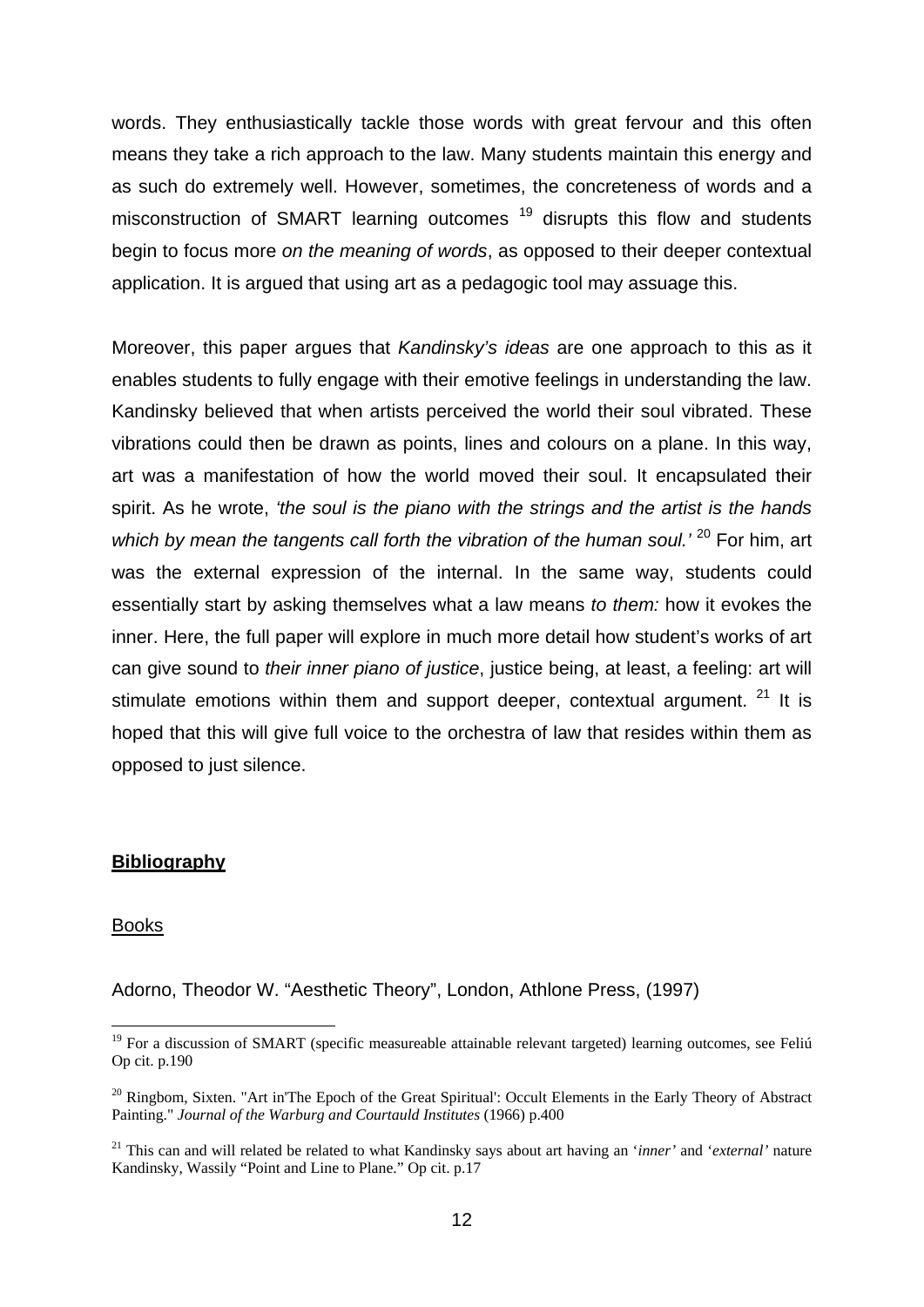Kandinsky, Wassily "Point and Line to Plane." New York, Dover (1979)

Kandinsky, Wassily "Concerning the Spiritual in Art", New York, Dover, (2000)

Poling, Clark V. "Kandinsky's Teaching at the Bauhaus." *New York, Rizzoli* (1986)

Scrutton, Roger, "Art and Imagination: A Study in the Philosophy of Mind", South Bend, St Augustine's Press, (1998)

Shusterman, Richard "Pragmatic Ethics, Living, Beauty, Rethinking Art", Lanham, Rowman and Littlefield, (2000)

#### Academic Articles

DeGroff, Eric A. "Training Tomorrow's Lawyers: What Empirical Research Can Tell Us About the Effect of Law School Pedagogy on Law Student Learning Styles." (2012)

Easteal, Patricia. "Teaching about the Nexus between Law and Society: From Pedagogy to Andragogy." *Legal Educ. Rev.* 18 (2008)

Feliú, Vicenç, and Helen Frazer. "Outcomes assessment and legal research pedagogy." *Legal Reference Services Quarterly* 31.2 (2012)

Lynch, Mary A. "Evaluation of Ten Concerns about Using Outcomes in Legal Education, An." *Wm. Mitchell L. Rev.* 38 (2011)

Ringbom, Sixten. "Art in'The Epoch of the Great Spiritual': Occult Elements in the Early Theory of Abstract Painting." *Journal of the Warburg and Courtauld Institutes* (1966)

Tomas, Vincent. "Kandinsky's theory of painting." *The British Journal of Aesthetics* 9.1 (1969)